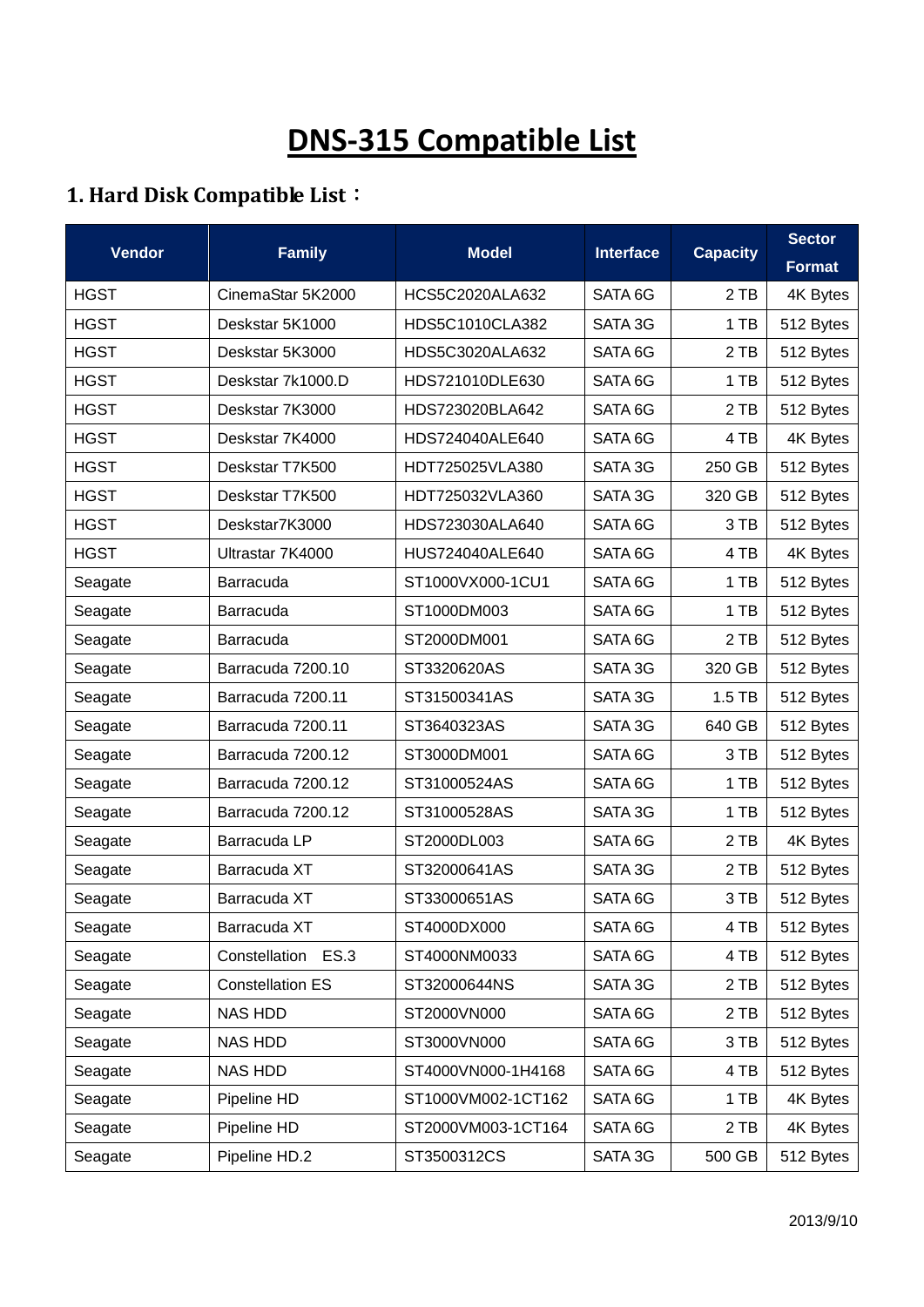| Seagate                | SV 35.3             | ST31000340SV        | SATA 3G | 1 TB   | 512 Bytes   |
|------------------------|---------------------|---------------------|---------|--------|-------------|
| Seagate                | <b>SV35</b>         | ST3000VX000-1CU166  | SATA 6G | 3 TB   | 4K Bytes    |
| <b>Western Digital</b> | AV series           | WD5000AVJS          | SATA 3G | 500 GB | 512 Bytes   |
| <b>Western Digital</b> | AV-GP               | WD20EURS-63S48Y0    | SATA 3G | 2 TB   | 512 Bytes   |
| <b>Western Digital</b> | <b>Caviar Black</b> | WD2002FAEX          | SATA 6G | 2 TB   | 512 Bytes   |
| <b>Western Digital</b> | Caviar Black        | WD4001FAEX-00MJA0   | SATA 6G | 4 TB   | 512 Bytes   |
| <b>Western Digital</b> | Caviar Black        | WD5001AALS          | SATA 3G | 500 GB | 512 Bytes   |
| <b>Western Digital</b> | Caviar Black        | WD6402AAEX          | SATA 6G | 640 GB | 512 Bytes   |
| <b>Western Digital</b> | Caviar Blue         | WD10EALS            | SATA 3G | 1 TB   | 512 Bytes   |
| <b>Western Digital</b> | Caviar GP           | WD5000AACS          | SATA 3G | 500 GB | 512 Bytes   |
| <b>Western Digital</b> | Caviar Green        | WD20EADS            | SATA 3G | 2 TB   | 512 Bytes   |
| <b>Western Digital</b> | Caviar Green        | WD20EARS            | SATA 3G | 2 TB   | 4K Bytes    |
| <b>Western Digital</b> | Caviar Green        | WD20EARX            | SATA 6G | 2 TB   | 4K Bytes    |
| <b>Western Digital</b> | Caviar Green        | WD30EZRX            | SATA 6G | 3 TB   | 4K Bytes    |
| <b>Western Digital</b> | Caviar Green        | WD6400AARS          | SATA 3G | 640 GB | 4K Bytes    |
| <b>Western Digital</b> | Caviar Green        | WD6400AARS          | SATA 3G | 640 GB | 4K Bytes    |
| <b>Western Digital</b> | <b>Caviar Green</b> | WD8088AADS          | SATA 3G | 750 GB | 512 Bytes   |
| <b>Western Digital</b> | Caviar SE           | WD3200AAJS          | SATA 3G | 320 GB | 512 Bytes   |
| Western Digital        | Caviar SE16         | WD7500AAKS          | SATA 3G | 750 GB | 512 Bytes   |
| <b>Western Digital</b> | Raptor              | WD1500ADFD          | SATA 3G | 150 GB | 512 Bytes   |
| <b>Western Digital</b> | <b>RE</b>           | WD4000FYYZ          | SATA 6G | 4 TB   | 512 Bytes   |
| <b>Western Digital</b> | RE <sub>2</sub>     | WD7500AYYS          | SATA 3G | 750 GB | 512 Bytes   |
| <b>Western Digital</b> | RE4                 | WD1003FBYX-01Y7B    | SATA 3G | 1 TB   | 512 Bytes   |
| <b>Western Digital</b> | RE4                 | WD2003FYYS-02W0B0   | SATA 3G | 2 TB   | 512 Bytes   |
| <b>Western Digital</b> | RE4-GP              | WD2002FYPS          | SATA 3G | 2TB    | 512 Bytes   |
| <b>Western Digital</b> | Red                 | WD10EFRX            | SATA 6G | 1TB    | 512 Bytes   |
| <b>Western Digital</b> | Red                 | WD10EFRX--68PJCN0   | SATA 6G | 1 TB   | 4K Bytes    |
| Western Digital        | Red                 | WD20EFRX--68EUZN0   | SATA 6G | 2 TB   | 4K Bytes    |
| <b>Western Digital</b> | Red                 | WD30EFRX            | SATA 6G | 3 TB   | 512 Bytes   |
| <b>Western Digital</b> | Red                 | WD30EFRX--68ZUZN0   | SATA 6G | 3 TB   | 4K Bytes    |
| Western Digital        | Red                 | WD40EFRX--68WT0N0   | SATA 6G | 4 TB   | 4K Bytes    |
| <b>Western Digital</b> | Se                  | WD4000F9YZ--09N20L0 | SATA 6G | 4 TB   | 512 Bytes   |
| <b>Western Digital</b> | VelociRaptor        | WD6000HLHX          | SATA 3G | 600 GB | 512 Bytes   |
| <b>ADATA</b>           | Premier Pro         | SP600               | SATA 6G | 32 GB  | N/A (SSD)   |
| <b>ADATA</b>           | Premier Pro         | SP900               | SATA 6G | 64 GB  | $N/A$ (SSD) |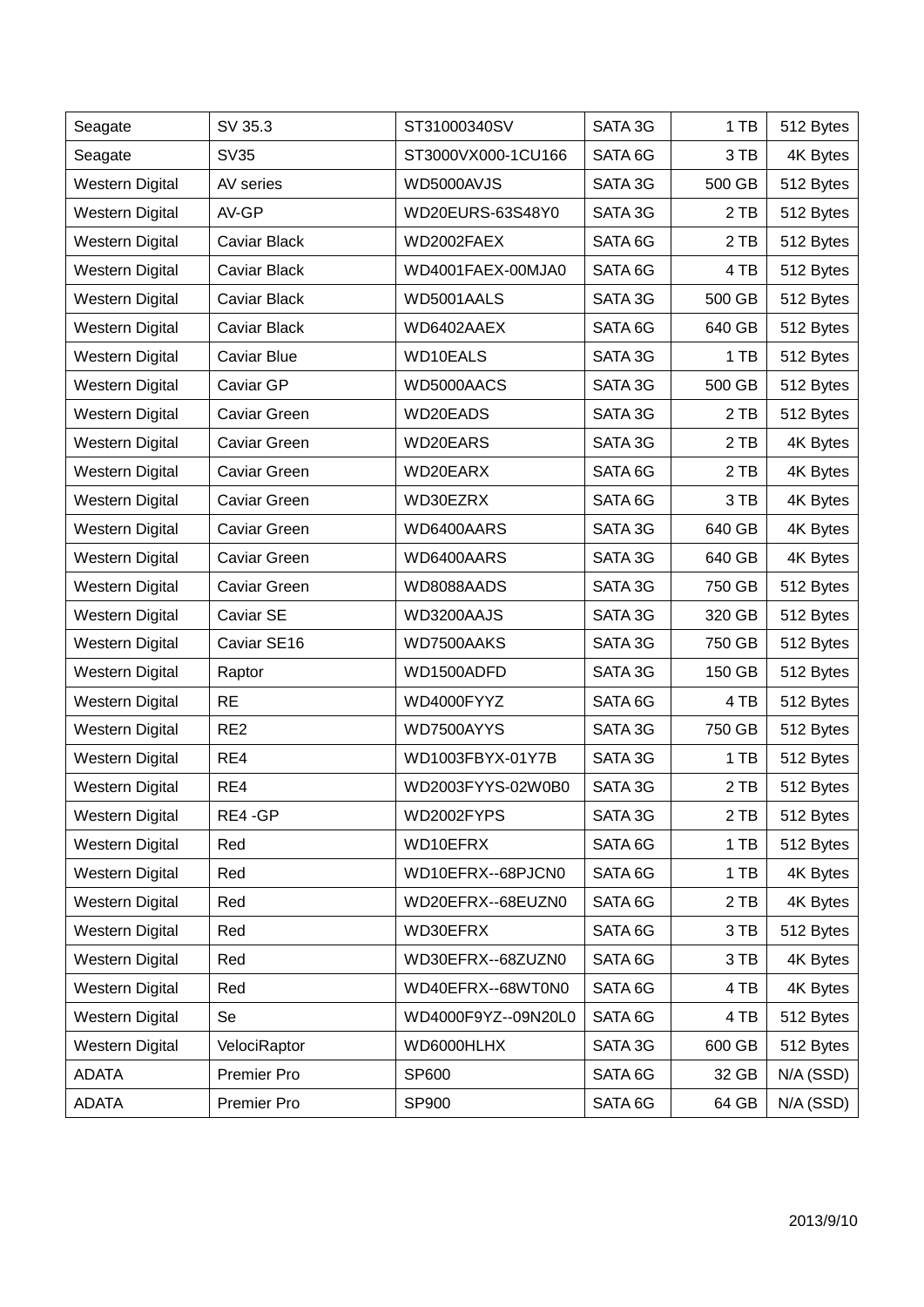## **2. USB Printer Compatible List**:

| <b>Brand</b>   | <b>Model</b>       | <b>OS</b>              | <b>Remark</b> |  |
|----------------|--------------------|------------------------|---------------|--|
| H <sub>P</sub> | DeskJet F380       | Windows XP / Vista / 7 |               |  |
| HP.            | DeskJet F4185      | Windows XP / Vista / 7 |               |  |
| HP             | Officejet 4355     | Windows XP / Vista / 7 |               |  |
| HP.            | Officejet 4255     | Windows XP / Vista / 7 |               |  |
| HP.            | Officejet J4580    | Windows XP / Vista / 7 |               |  |
| HP.            | LaserJet 3050      | Windows XP / Vista / 7 |               |  |
| <b>CANON</b>   | PIXMA MP180        | Windows XP / Vista / 7 |               |  |
| CANON          | PIXMA MP160        | Windows XP / Vista / 7 |               |  |
| <b>EPSON</b>   | AcuLaser MX14      | Windows XP / Vista / 7 |               |  |
| <b>EPSON</b>   | Stylus Photo RX590 | Windows XP / Vista / 7 |               |  |
| <b>EPSON</b>   | STYLUS CX5700F     | Windows XP             |               |  |
| <b>EPSON</b>   | TX320F             | Windows XP / Vista / 7 |               |  |
| Samsung        | SCX-4200           | Windows XP / Vista / 7 |               |  |
| Samsung        | SCX-4623           | Windows XP / Vista / 7 |               |  |
| <b>Brother</b> | <b>DCP-7030</b>    | Windows XP / Vista / 7 |               |  |
| <b>Brother</b> | $MFC-J410$         | Windows XP / Vista / 7 |               |  |

## **3. UPnP Router Compatible List**:

| <b>Brand</b> | <b>Model</b>          | <b>Remark</b> |
|--------------|-----------------------|---------------|
| D-Link       | <b>DIR-825 Rev.B1</b> |               |
| D-Link       | <b>DIR-815 Rev.A1</b> |               |
| D-Link       | <b>DIR-665 Rev.A1</b> |               |
| D-Link       | <b>DIR-655 Rev.A4</b> |               |
| D-Link       | <b>DIR-651 Rev.A1</b> |               |
| D-Link       | DIR-635 Rev.B3        |               |
| D-Link       | <b>DIR-632 Rev.A1</b> |               |
| D-Link       | <b>DIR-615 Rev.H1</b> |               |
| D-Link       | <b>DIR-615 Rev.E4</b> |               |
| D-Link       | <b>DIR-615 Rev.D1</b> |               |
| D-Link       | <b>DIR-601 Rev.A1</b> |               |
| D-Link       | <b>DIR-601 Rev.B1</b> |               |
| D-Link       | DIR-600 Rev.B5        |               |